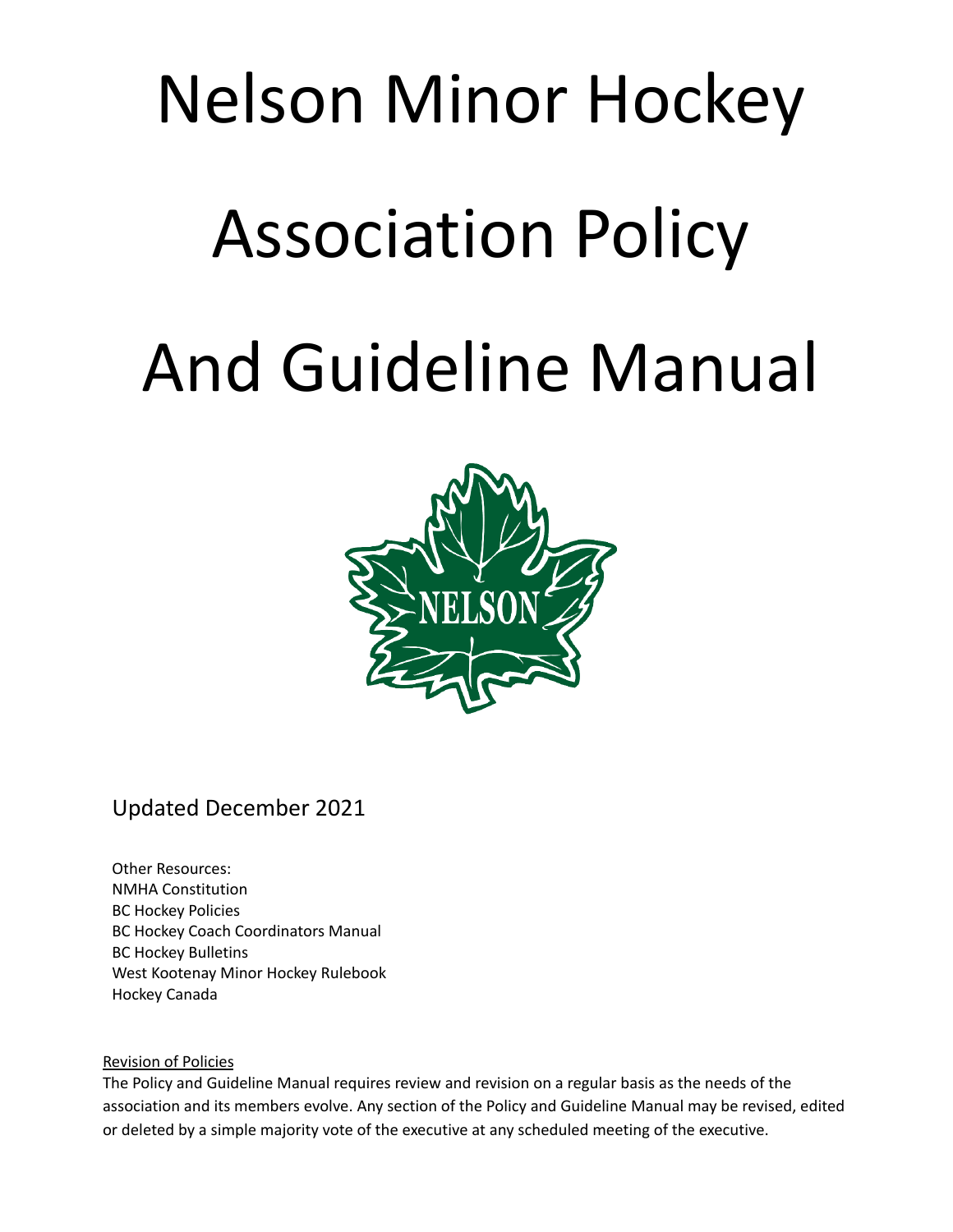- A. NMHA message
	- 1) Philosophy<br>2) Objectives
	- **Objectives**
	- 3) Team First in NMHA
	- 4) Awards
- B. Structure
- C. NMHA Executive
- D. Registration
	- 1) Registration Fees
	- 2) General Registration Information
	- 3) Late Registration
	- 4) Refund Registration
	- 5) Assistance
- E. Divisional Guidelines
- 1) Novice Program
	- 2) Recreational (House) Program
	- 3) Atom A Program
	- 4) Competitive Program
	- 5) Referee Program
- F. Team Personnel
	- 1) Head Coach
	- 2) Asst. Coach
	- 3) Team Manager
	- 4) Trainer
	- 5) Team Parent
- G. Coach Selection
	- 1) Applications
	- 2) Selection Process
- H. Coach Training and Development
	- 1) Clinics
- I. Player Procedures
	- 1) Selection of Player for Recreational Teams
	- 2) Recreational Player Movement
	- 3) Affiliate Player (AP) Policy<br>4) Selection of Players for Rep
	- Selection of Players for Rep Teams
- J. Code of Conduct Policies
	- 1) Fair Play
	- 2) Disciplinary Guidelines
- K. Accident Insurance
	- 1) Return to Play
- L. Tournament Guidelines
- M. Fund Raising Guidelines
- N. Equipment and Jerseys
- O. Electronic Voting
- P. Ice Utilization
- Q. NMHA Scholarships
- R. Exhibition Games
- S. Dispute Resolution
- T. Locker Room Policy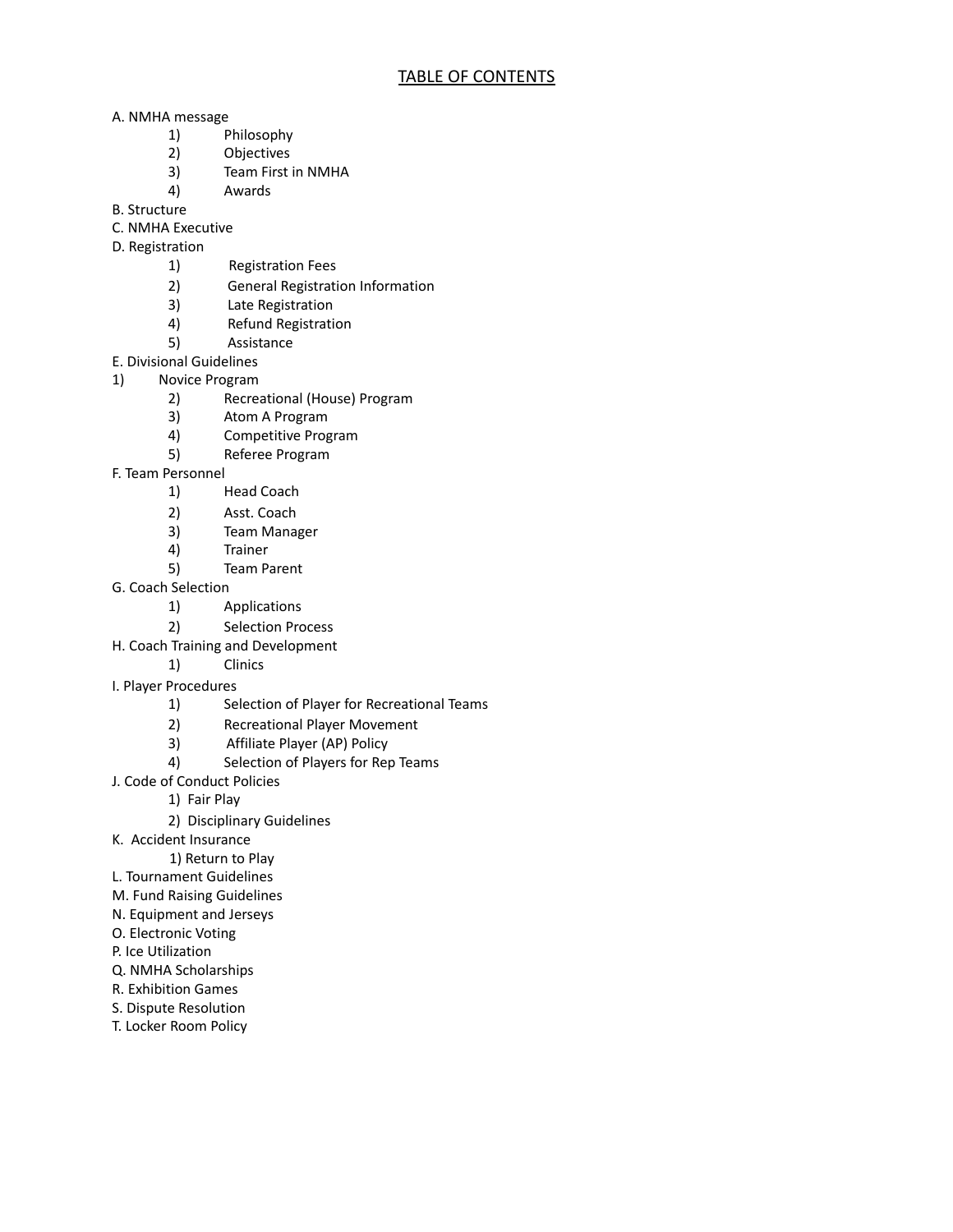# Nelson Minor Hockey Association (NMHA)

#### A. **NMHA message**

"Membership is a PRIVILEGE not a right and with that membership comes inherent responsibilities and obligations to protect the sport and most importantly the growth and development of our children."

# **1) Philosophy**

We dedicate ourselves to the advancement of minor hockey for all individuals through progressive leadership by ensuring meaningful opportunities and enjoyable experiences in a safe sportsmanlike environment.

# **2) Objectives**

To promote, encourage, develop, and govern hockey to the full extent of facilities and financial resources, for girls and boys in Nelson and Area.

To protect the mutual interests of each team and player affiliated with the Association.

Through the sport of hockey, to help youth to develop into good citizens of our community and to provide a wholesome outlet for youthful energy by fostering interest in their team and the game of hockey.

To engage in activities to raise the funds necessary to meet the objectives of the NMHA

# **2) Team First**

Team First is a program designed to reinforce positive behaviour on the part of all minor hockey participants, including players, coaches, parents, team officials and sports administrators. BC Hockey has adopted the program, and minor hockey associations across BC and Canada have also done so, as have NMHA. You can view Team First information and details at the BC Hockey Website.

**4) Awards** given to Atom age and up.

Baker Street Esso Award to the Female player who displays team dedication, leadership and inspiration for female hockey players.

Barry Pearce Memorial Award and John Reichardt Memorial Award to the Atom players who display team dedication, leadership and desire and love of the game.

Todd Matheson Memorial Award to the Peewee house player for dedication, sportsmanship and show respect on and off the ice.

Walter Clarkson Award, to the Peewee house player that exhibits skills, sportsmanship and team play.

ALF Baker Award, to the Bantam house player that displays good skills, sportsmanship and citizenship.

RC Wright Memorial Trophy to the Goal Tender of any division that displays outstanding skills, sportsmanship and leadership.

Barry Geist Memorial Trophy to the Midget House player displaying outstanding skills, sportsmanship and leadership.

Scotia Bank Trophy, to the Peewee Rep player displaying sportsmanship, desire, team

Shorty Malacko Trophy to the Peewee Rep player showing dedication and consistency in attitude on and off the ice.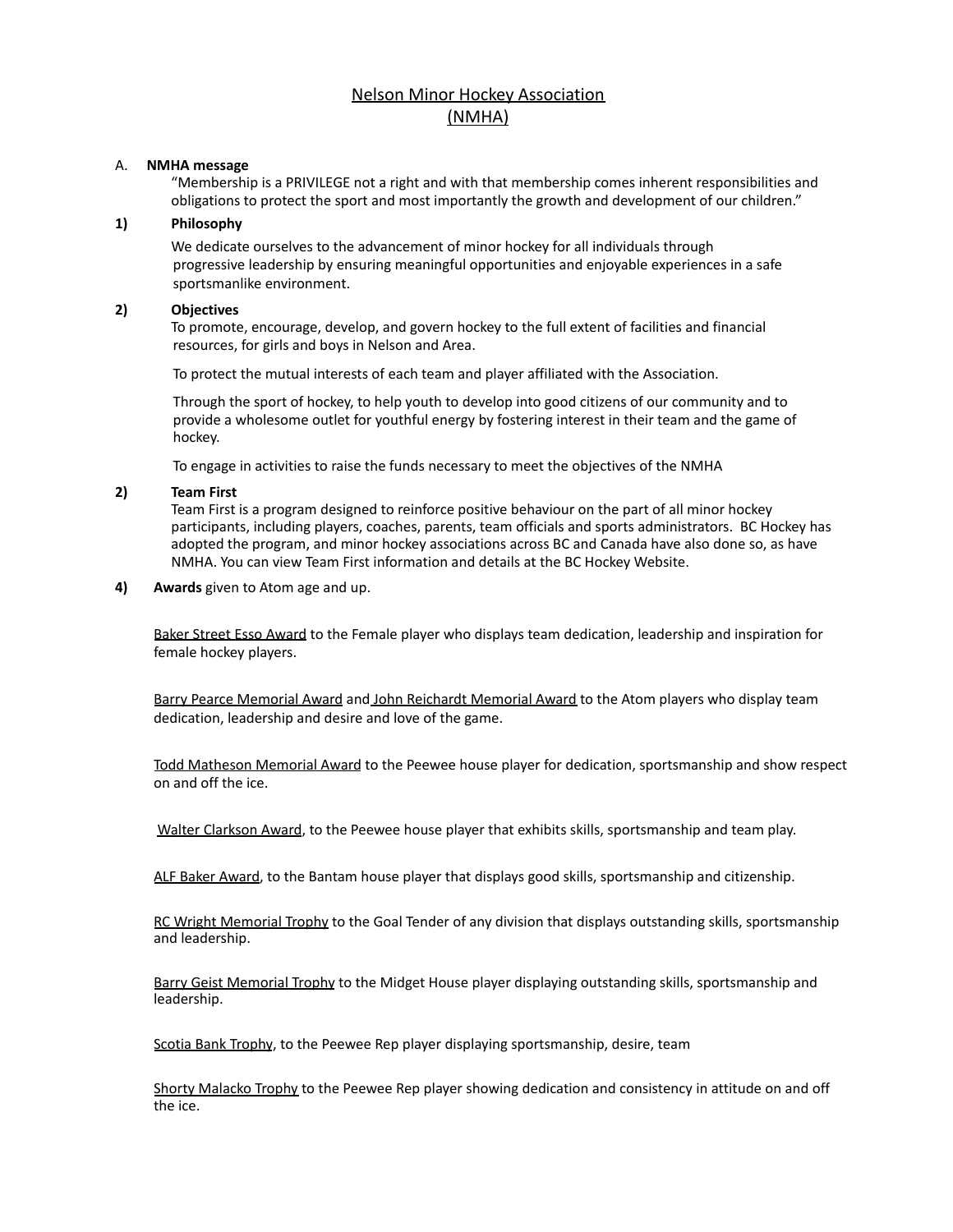Marc Severyn Memorial Trophy, to the Bantam Rep player showing outstanding skills, desire and leadership.

Brian Naka Award, to the Midget Rep player displaying inspirational qualities as an unsung hero.

Mike Laughton Memorial, to a Bantam player showing dedication.

Sarge Sammartino Award to a Junior and Senior on ice official showing dedication and improvement in officiating

Robert Jeffs Award to a volunteer that shows outstanding participation and dedication in advancing minor hockey in Nelson.

Ted Hargraves Excellence in Coaching Award in recognition of outstanding commitment and contribution to the coaching of amateur hockey.

Jackson Hole AAA for each division, to the players excelling in academics, athletics and achievement.

#### **B) Structure**

NMHA is a non-profit recreational sport society incorporated under the British Columbia Societies Act, which is governed by three separate parent bodies as follows.

#### West Kootenay Minor Hockey Association (WKMHA)

This is the regional hockey organization to which our association belongs, and controls the rules by which all amateur hockey is played in the West Kootenay region.

#### BC Hockey

This is the provincial hockey organization to which our association belongs, and controls the rules by which all amateur hockey is played in British Columbia.

#### Hockey Canada

Hockey Canada is composed of eleven provincial associations, one association for each province. This organization is the major rule making body covering all amateur hockey played in Canada.

NMHA is responsible for all minor hockey activities within the Nelson and Regional District boundaries. **All Hockey Canada, BC Hockey and WKMHA Rules and Regulations shall apply**.

#### **C) NMHA Executive**

You will find specific duties of each Board position documented in the NMHA Constitution. The business of the Association is conducted by a volunteer Board of Directors consisting of 16 members all elected for a minimum of a 2-year term.

Paid Positions are Registrar, Ice Scheduler, Coach Coordinator, Executive Administrator, Bookkeeper and Web designer. These positions will be renewed on a yearly basis and will work under contract.

If a NMHA Executive member misses more than 25% of board or committee meetings per year, the member could be subject to removal from the board.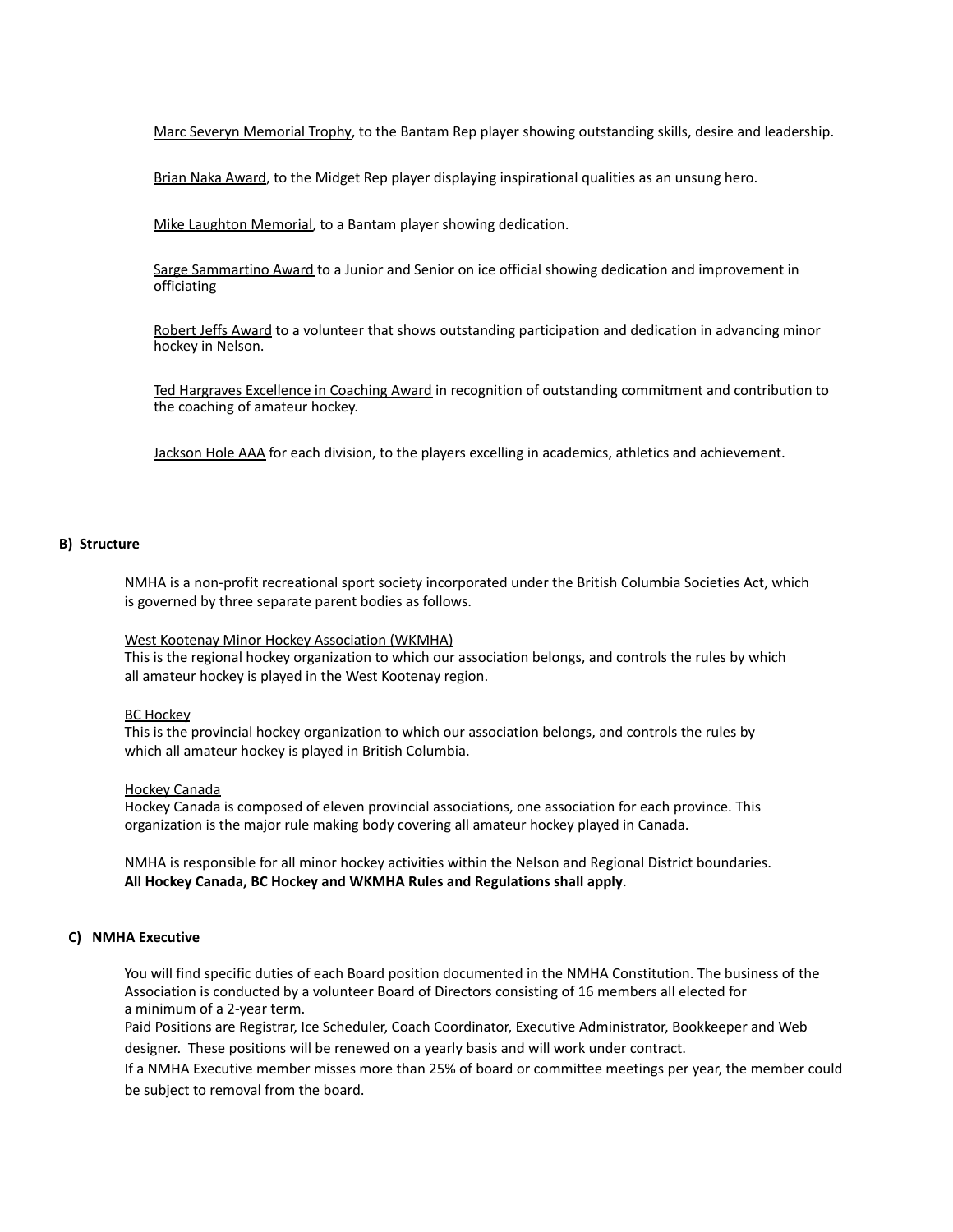#### BOARD MEMBERS:

- President
- Past President
- Vice President
- Treasurer
- Secretary
- 5 Divisional Directors
- Female Director
- Goalie Director
- Fundraising Coordinator
- Equipment Manager
- Referee in Chief
- Tournament Director
- West Kootenay Representative
- Risk Management
- Public Relation

# **D) Registration**

1)

- Registration will be done through TeamSnap. Registration fees may be paid in full or in two equal payments.
- All fees are due on or before September 30<sup>th</sup> of the current year. Any family with an outstanding amount owing after this date must pay the outstanding amount in full before any player from that family can be on the ice.
- Fees for each season will be reviewed by the NMHA Board and adjusted as necessary

No player will be allowed on the ice until they have registered and payment has been received. This includes rep team tryouts.

2) **Late Registration** is left to the discretion of the Director. Player evaluation takes place after the registration deadline and before the first practice scheduled.

#### 3) **Refund Registration**

Prorated refunds are possible up until December 1<sup>st.</sup> Insurance costs, WKMHA fees, and ice time used are deducted.

#### 4) **Assistance**

We offer a reduced fee for first-time players. First-time hockey players, in any age category, may register for a fee of \$100.00. First time players are anyone who has not been registered in a Minor Hockey Association. Financial support is available from KIDSPORT <http://kidsportcanada.ca>.

NMHA also offers a discount to families with 3 or more players. The first two players pay regular registration fees and any additional players get \$100 off their registration fee.

#### **E) Division Guidelines**

Age Divisions within Minor Hockey are set by Hockey Canada. Age is set as of midnight on December 31

| U7 Initiation | $5 - 6$ (years old) |
|---------------|---------------------|
| U9 Novice     | 7-8                 |
| U11 Atom      | $9 - 10$            |
| U13 Peewee    | $11 - 12$           |
| U15 Bantam    | $13 - 14$           |
| U18 Midget    | $15 - 17$           |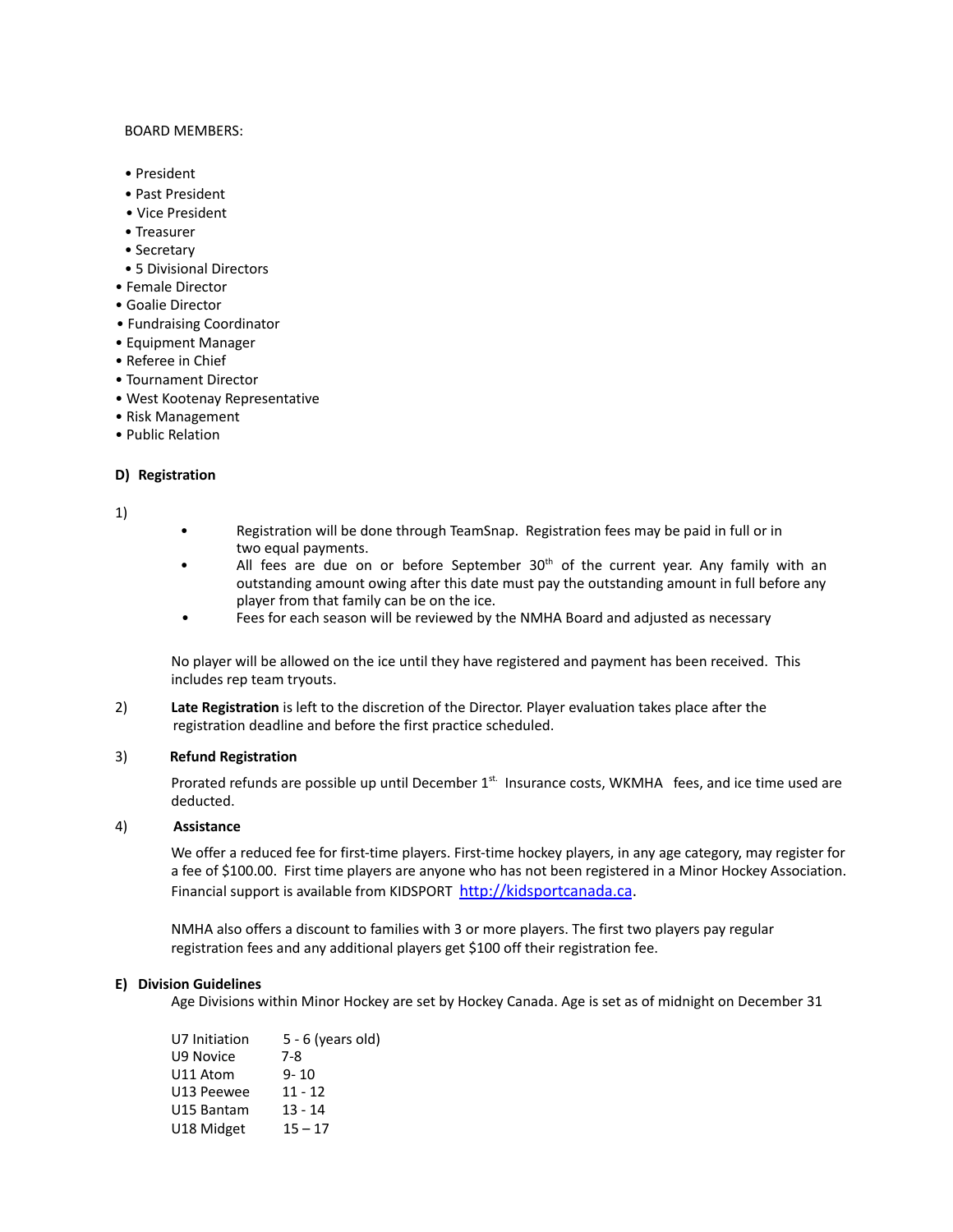# **1) The Novice Program**

Every player starts out as a beginner and must be initiated to hockey. First time players over five years old may start the program in Initiation. However, they are encouraged to move to their age division by January if they are clearly not beginners any more. This lessens the issues of having over age players and over size players when playing in tournaments. Generally, over age players develop skating skills quicker and catch on to the game sooner. Novice coaches should be aware of players possibly joining their team by January.

Beginners and the NOVICE PROGRAM are the foundation of the entire hockey structure.

The objectives of the Novice Program are:

- Have fun
- Stimulate interest in hockey and a desire to continue participation
- Develop basic hockey skills
- Obtain a sense of achievement
- Promote physical fitness
- Introduce players to the concepts of CO-OPERATION, SPORTSMANSHIP and LEADERSHIP
- Encourage initiative
- Prepare players for further participation.

The Novice Program will follow the BC Hockey Mandate.

Coaches - Coaches Level required Ice time - 2 times per week

Beginners come in all ages, but they usually range from five to eight years of age. They progress at different rates. Therefore, the emphasis is on ENJOYMENT and SKILL ACQUISITION. When players acquire enough skills and on-ice experience that they can no longer be termed beginners, they need a different type of hockey program.

**Tournaments:** Initiation will participate in their home tournament only. Novice teams can participate in up to 3 local (WKMHA) tournaments including their home tournament.

# **2) The Recreational Program (House Hockey or Rec Hockey).**

Recreational hockey is the type of hockey played by the majority of amateur players. It's FUN HOCKEY for fitness, relaxation, and fellowship. Since this is where the masses of the players participate, the RECREATIONAL PROGRAM is of prime importance. The expansion of recreational hockey is seen as an important means of prolonging the average player career. The objectives of the Recreational Program are

# to:

- Provide a game to fit the needs of the participants
- Be open to all ages
- Allow players equal ice time
- De-emphasize the importance of winning
- Allow enjoyable participation for the fun aspect
- Assist in individual's physical development
- Create a sociable environment
- Allow an individual to participate freely in other sports and activities
- Give alternate types of hockey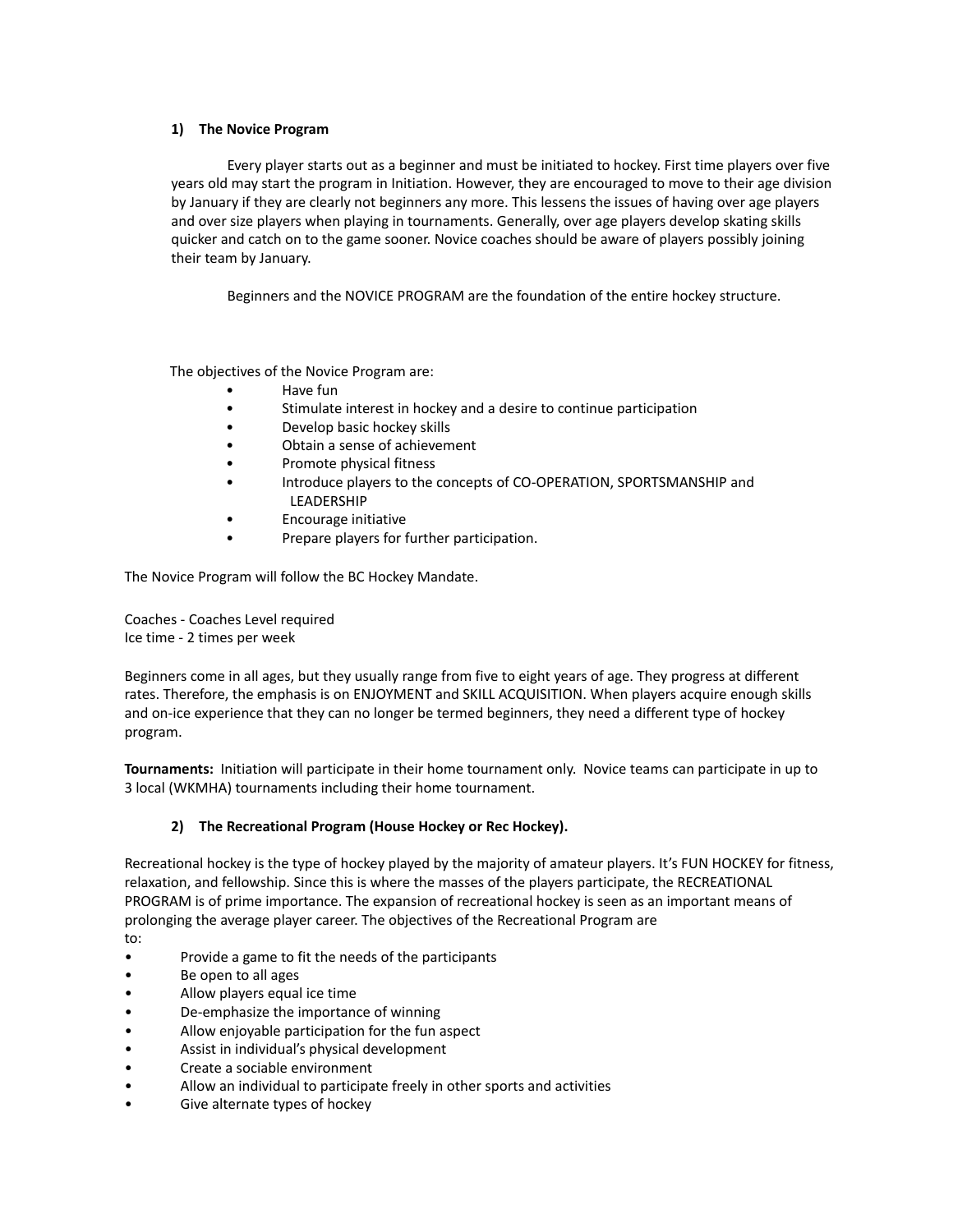All House Divisions: League - participate in league play within WKAHA. Ice time - 2 Ice times per week Safety Person – HCSP certification required Positions - Goalies - specific to position, encourage others to rotate. Tournaments - Optional. Maximum of 3 tournaments including the home tournament, unless approved by the NMHA Board Referees - 3-man system except 4-man system for Midget Coaches – Hockey Canada Coach requirements apply.

# **3) Competitive Program (Rep Hockey)**

This program is designed for players who have the desire and ability to play at a high level of competition and who are willing to invest a reasonable amount of time to on and off-ice training. It includes categories ranging from Peewee to Midget. The emphasis is on IMPROVEMENT OF ALL BASIC SKILLS, PLUS TACTICAL & PSYCHOLOGICAL PREPARATION.

The objectives of the COMPETITIVE PROGRAM are to:

- Achieve a degree of excellence, according to the player's interest and potential
- Provide an opportunity for achievement in an enjoyable and self-fulfilling environment
- Provide an opportunity to progress to a higher level of competition
- Stimulate development both from an individual and overall sport point of view.
- Meet team goals set by team officials.

Dress Code (Rep players and Coaches)

The NMHA dress code policy has been implemented as a positive element in the overall development of the youth hockey player. When a player changes into his/her "game clothes" the mental preparation for the day's game begins. The adherence to a Dress Code is a reflection of the player's respect and pride towards his/her Association, team-mates and coaches. In any event, ALL TEAM MEMBERS will dress in the same fashion at each individual event.

League - Participate in Rep league play within WKAHA. Teams – 13 - 19 players (2 of which must be goalies, if available). Ice - 2 full 1.25 hour ice practices per week Coaches – Hockey Canada Coach requirements apply Safety Person – HCSP certification Games – As scheduled. Fixed power plays or penalty killing units permitted. Tournaments - Mandatory attendance Referee – Minimum 3-man system

# **4) Referees and Officials**

NMHA is committed to encouraging any person that wishes to dedicate himself or herself to an officiating career. Advertising and recruiting occurs in September. NMHA will strive to provide the most conscientious individuals to represent our Association. NMHA will assist individual referees in reaching higher skill levels. This will be accomplished by providing leadership and direction from the Referee-in- chief and from the refereeing membership. We will provide opportunities to develop their skills through practical training, on ice training sessions, as well as actual game situation training, and by having the membership supervise and provide feedback. Referees are required to re-train every year. Ref clinics typically run the end of September. NMHA will reimburse for referee clinics up to \$500 each once the ref has officiated 5 games with NMHA.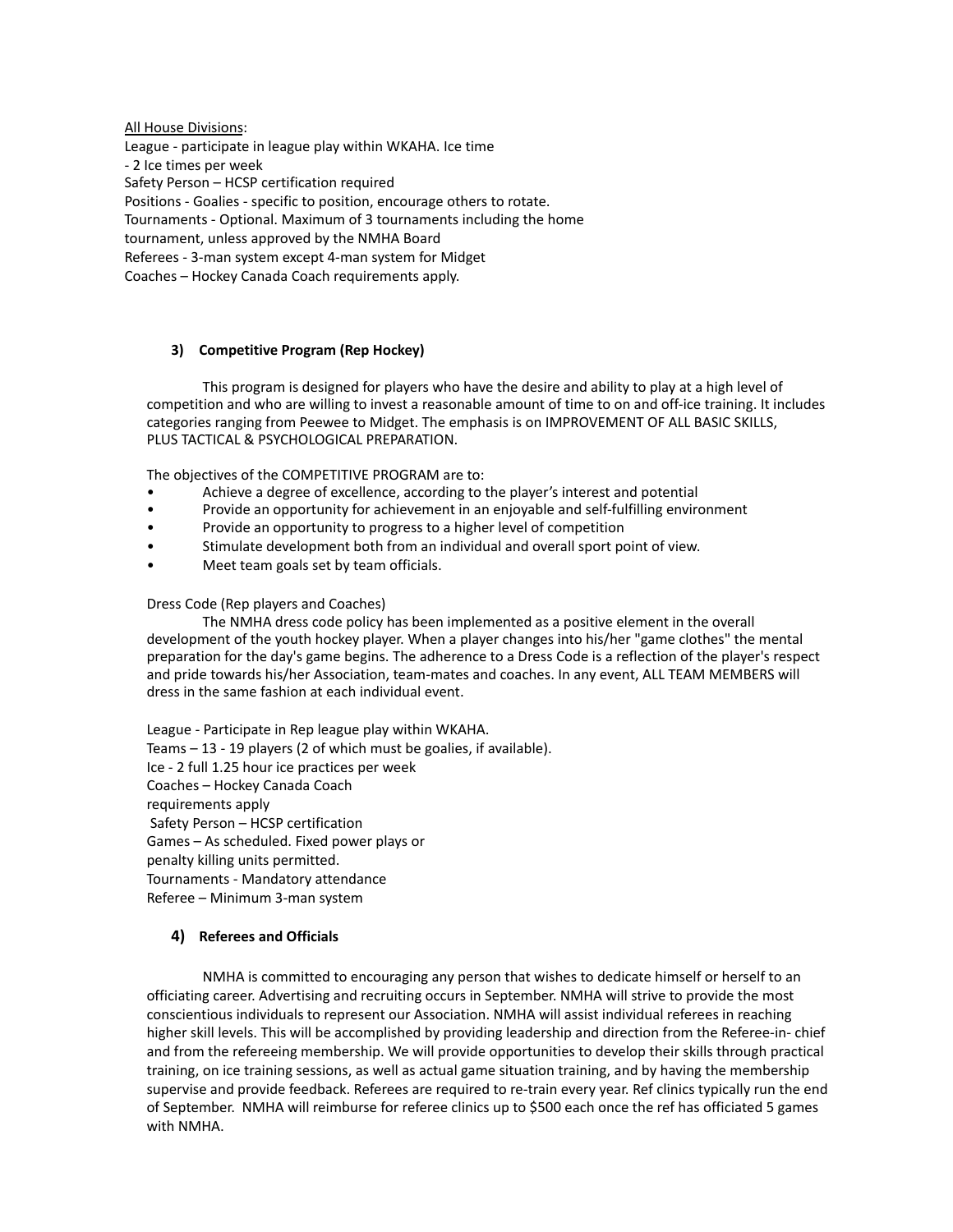The new referee with positioning, the basic rules and gain on-ice experience, in a two-man system to ensure exposure to making penalty calls, offside, etc. The second and subsequent years would ideally be spent in the three-man system with equal time spent rotating between referee and linesman positions, in order to increase the level of confidence with both positions and the increasing responsibility associated with the higher levels of hockey. Every effort would be made to ensure that prior to moving to higher levels of responsibility, the new referees would have demonstrated that confidence and dependability commensurate with the increased responsibility.

Referee fees will comply with WKMHA fee structure.

## **F) Team Personnel**

# Volunteer Requirements

Volunteers who work with hockey participants (under 19 years of age) directly or have or potentially have unsupervised access to hockey participants in the ordinary course of carrying out their duties/functions/responsibilities must submit to a Criminal Record Check through the RCMP and must have a current Respect-in-Sports certificate in accordance with BC HOCKEY.

All Coaches, Managers and Safety People must take Respect in Sport (RIS), Criminal Record Check (CRC) and Concussion Awareness Training Tool (CATT)

# **1) Head Coach**

- Participate in selection of players where applicable.
- Select team officials.
- Train and instruct individual players and the team.
- Oversee all team operations and be held responsible for all team actions.
- Obtain Coaches certificate through BC Hockey

# **2) Assistant Coach:**

- Assist head coach with coaching of the team.
- In the absence of head coach, will assume that role.
- Obtain Coaches certificate through BC Hockey

**3) Team Manager**: Follow Manager outline on NMHA website

- Responsible for team jerseys received from Equipment Manager,
- Act as intermediary between parents and coaches.
- Under coach's direction, schedule all exhibition games and fill out all necessary sanction forms
- Retain and maintain all necessary player information in a team binder and carry at all times. (i.e. Roster, Parent phone list)
- Fill out score sheets if instructed by head coach and hand in
- Teams MUST open a team bank account. NMHA will not write any cheques to personal names, only team accounts.
- Maintain records of all team money collected give monthly accounting to head coach and parents.
- Make travel arrangements for team.
- Must get permission to play outside of WKMHA Area. Travel forms available on NMH website.
- Register team in tournaments as discussed with Head Coach

# Reimbursement of clinic fees

NMHA will reimburse all volunteers for the cost of RIS, CRC and BC Hockey and Hockey Canada required clinics. If clinics are not offered locally (Nelson, Trail or Castlegar) NMH will reimburse for travel costs if approved by the board prior to the coach attending the clinic.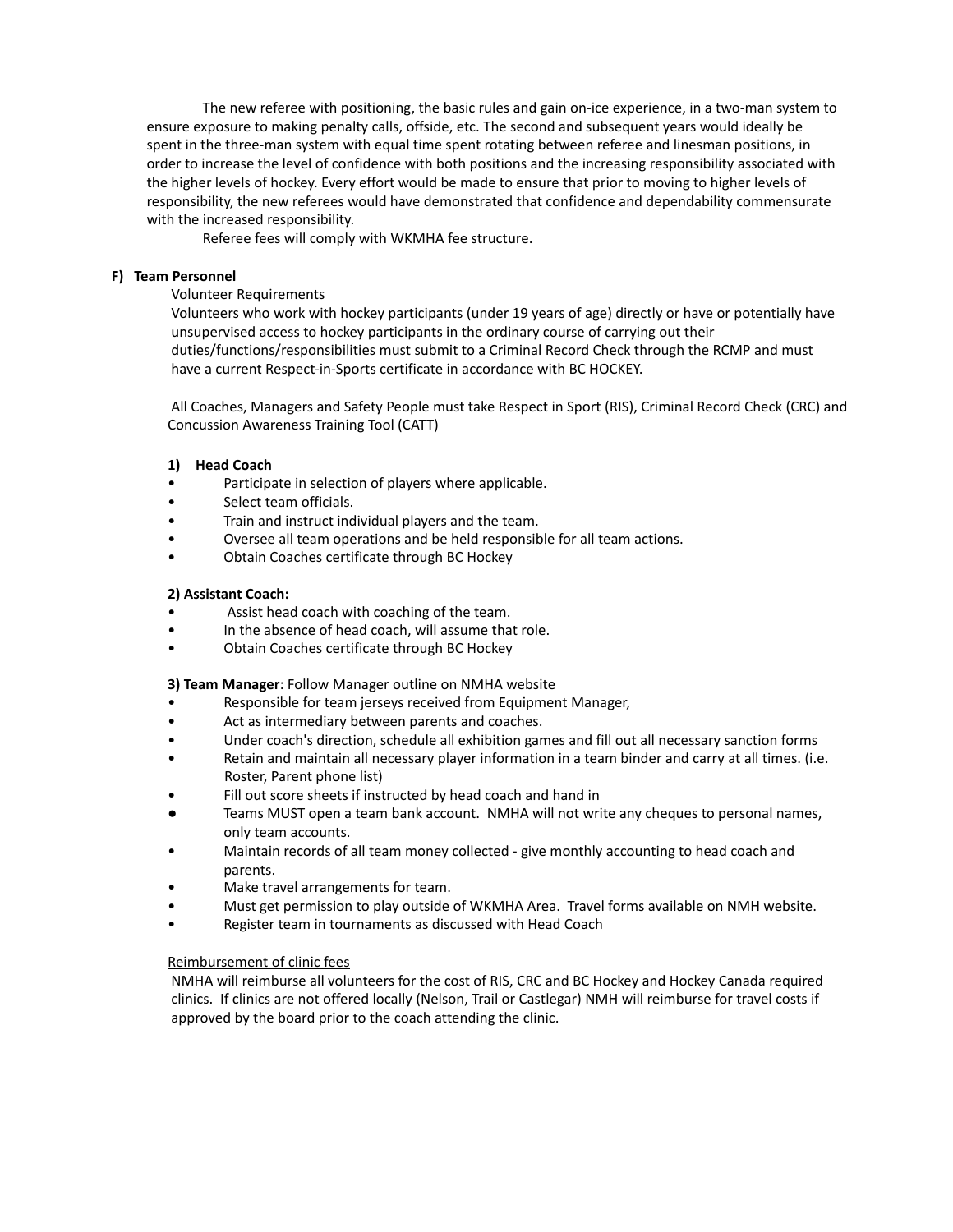## **4) Safety/Trainer:**

- Obtain HCSP Certification
- Implement an effective risk management program with your team that strives to prevent injuries and accidents before they happen.
- Conduct regular checks of players' equipment to ensure proper fit, protective quality and maintenance and advising players and parents regarding the purchase of protective equipment.
- Promote proper conditioning and warm-up techniques as effective methods of injury prevention.
- Maintain accurate medical history files on all players and bringing these to all games.
- Maintain a fully stocked First Aid Kit and bringing it to all games and practices. Supplied by NMHA
- Receive a doctor's certificate from a player stating that he/she is able to resume hockey activities after missed ice time due to injury. A copy is also to be provided to the Division Director. Follow BC Hockey return to play protocol
- Implementing an effective Emergency Action Plan with your team and practicing it regularly to ensure all involved understand their roles.

#### NMHA Risk Management will be available to assist in all Safety/Trainer tasks

#### **5) Team Parent:**

• Assist with miscellaneous association and team functions during the season. Volunteering for shifts at tournaments and home games is required.

# **G) Coach Selection**

# **1) Applications**

Applications are available on the NMHA website. An ad for Rep coaches will be placed in the local papers requesting applications to be returned to NMHA. Rep Coach application deadline is July 31<sup>st</sup> and Recreation (House) Coach application deadline is August 31<sup>st</sup>.

#### **2) Selection Process**

All applications will be reviewed and interviews, with the applicants, will be arranged. The Coach Selection Committee includes the President, Coach Coordinator and Director of that division. Should there be a conflict the Vice President would substitute on the Selection Committee.

The Association's coach selection criteria include: coaching level attained through formal clinic's; background and coaching experience; references; known or referenced reliability and integrity; coaching philosophy compatible with Association philosophy and other Association policies. The Association endeavors to select persons that are the most appropriate, best qualified and most responsible for the fair evaluation and assigning of players to teams.

House team Applicants will have their applications reviewed by the Head Coach and the Division director.

Rep Coach Applicants will be contacted and interviewed by the Coach Selection Committee. The selection committee will then meet after the interviews have been completed and make one selection for each rep team. These selections will then be recommended to the Executive.

# **H) Coach Training and Development**

#### **1) Clinics**

BC Hockey will list all clinics on their website. Coaches will be required to achieve their required level of coaching. NMHA will pay for all required coach training.

#### **I) Player Procedures**

#### **1) Selection of Players for Recreational (House) Teams**

All players will be placed on teams by the Coach Coordinator and Division Director at playing levels according to the player's age, skill and experience. Every effort will be made to ensure this is achieved as fairly as possible.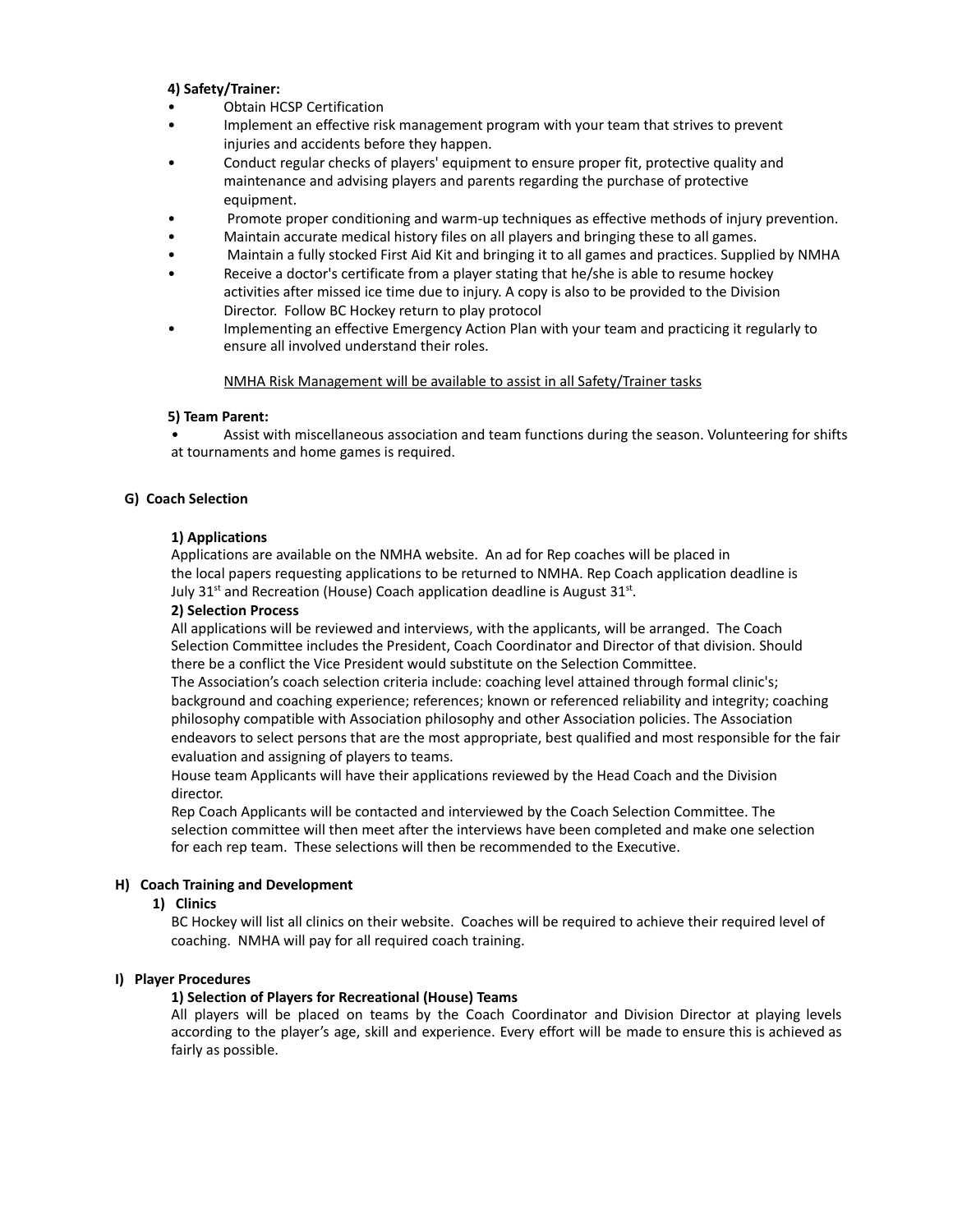## **2) Recreational Player Movement**

All players must register and start the season in their age appropriate divisions. If a parent/guardian or

wishes to move a player up or down a division, they must make a written submission which is to be given to the Division Director and Coach Coordinator. All players must participate in up to 4 sessions with their age appropriate division before they will be evaluated. Within a reasonable time, the Evaluation Committee, in consultation with the parents/guardian and Coach, will make a binding decision. Movement will adhere strictly to NMHA policy on this matter. Movement will also adhere to the BC Hockey Policy and approval from the WKMHA board. This specifically applies to Novice players moving to Atom as Mandated by BC Hockey Policy. An overage player request form will have to be completed and submitted to WKMHA by the NMHA West Kootenay Rep. No player will take to the ice with higher division players without the player's parents signing a risk management waiver form and receiving written permission from both Division Directors involved, upper and lower.

Every effort will be made by the Evaluation Committee to evaluate all player movement requests by the end of October. The Evaluation committee will consist of the following NMHA Board members,

- 1. The Division Directors of the two Divisions affected by the move.
- 2. The Coach Coordinator
- 3. The Risk Manager
- 4. The NMHA President

# **BC Hockey Overage Player Policy 1.12**

Recreational Team Player Movement

BC Hockey understands and appreciates the responsibility Local Associations have in providing opportunities for all players to enjoy the game. Nevertheless, our potential risk certainly increases under these circumstances and therefore BC Hockey recommends the following measures be taken to ensure that we can be seen as exercising good judgment.

Some considerations that could be taken into account prior to a Local Association approving an overage player to play at the lower level are:

a) Atom to Initiation and Pee Wee to Atom

- i. Very small
- ii. Health reasons
- iii. No skills appropriate for this level of hockey
- iv. No team at proper category

b) Bantam to Pee Wee

i. Extremely small and frail structure

ii. No skills or aptitude for the game of hockey (i.e. first year in country or first year of hockey)

- iii. No team in category
- c) Midget to Bantam and Juvenile to Midget
	- i. Doctor approved medical reason
	- ii. Extremely small
	- iii. No team in category

NOTE: At the Midget and Juvenile levels, the overaged player is limited to a maximum of one (1) year older than the upper age limit of the lower division. This process is to be monitored by the District Leagues. When a player has been allowed to participate at the younger age level, a note should be attached to their registration form indicating both the placement and the reason.

The procedures used for assigning overage players within an Association must be written and communicated to the players/parents involved. Associations must apply due diligence in allowing overage players to participate. The participation of overage players must be brought to the attention of the Officials and opposing team management prior to each game and the Coach should indicate "OA" on the game sheet after the name of each overage player.

Coach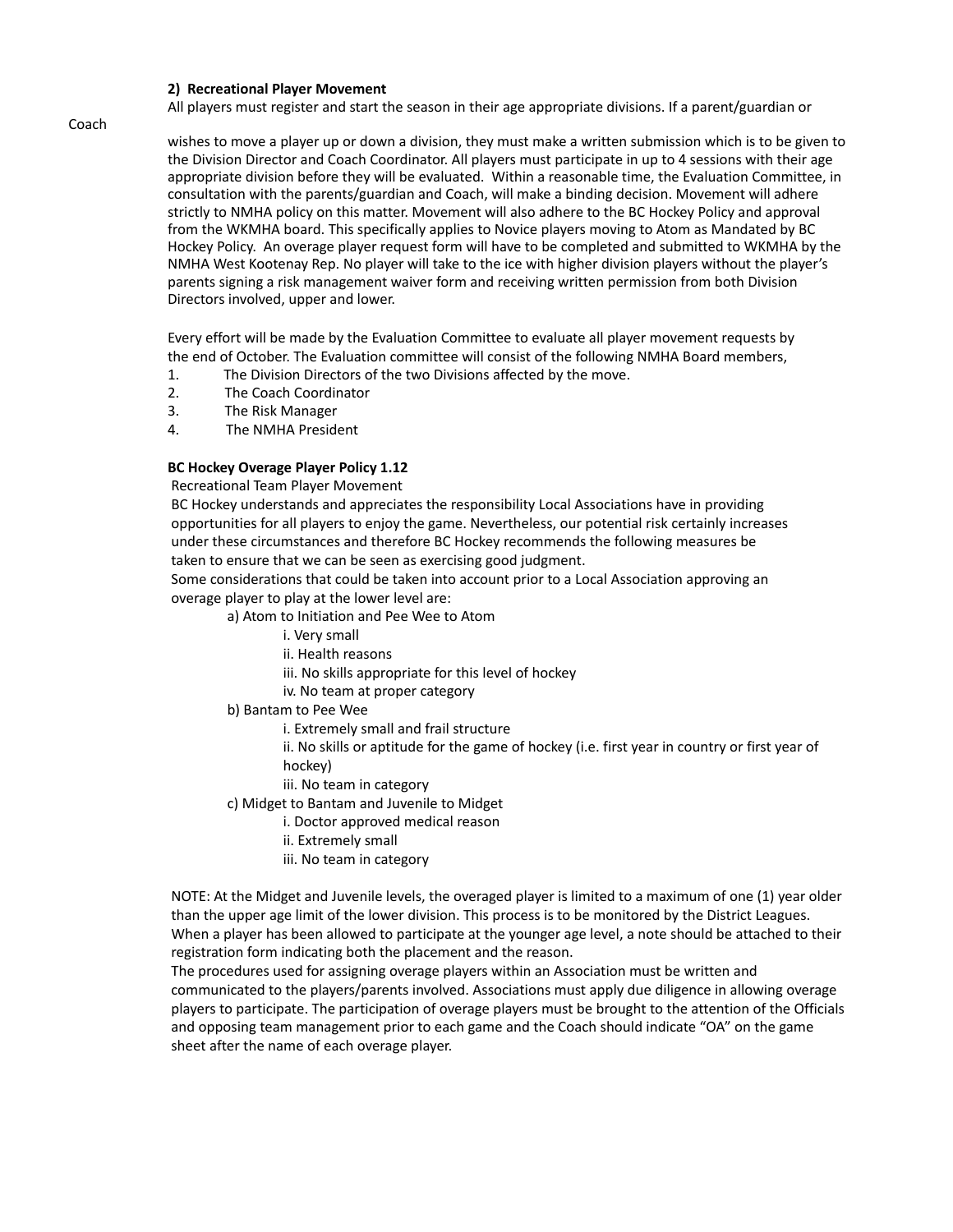# **3) Affiliate Player (AP) Policy**

An 'Affiliate Player' (AP) is one who is eligible to play for a team in a higher category/division than he/she is registered. NMHA supports player development and will encourage the opportunity for those players who are able to practice at a higher level when the opportunity arises, as long as it doesn't negatively impact the players team. It is also not recommended that players "over practice", which could result in a risk management issue. If a player practices with another team more than three times in one month, then additional fees may be applied. Affiliate players for a REP team must be selected from players that tried out for a Rep team.

NMHA follows affiliate player policies of WKMHA, BC Hockey and Hockey Canada as well as these guidelines:

a) Players can only be brought up if the requesting team's numbers fall below WKMA's AP Policy numbers (15 for Recreation and 19 for Rep)

b) The coach from each team, at each level, will make up a list of not more than 5 players that would be willing and able to play as an AP. These lists are to be sent to the Division Managers. c) Coaches are to look within the division for AP players before looking to the lower

level. For Recreational Affiliate Players within their division (ie. From one Atom team to another Atom team), players that are not identified as APs on the HCR have to be approved by BC Hockey d) All requests for APs are to go to the Division Director directly from the acquiring coach only. The Division Director will then approach the affected players Division Director or Head Coach. At no time is the affected player or player's parent(s) to be notified of the AP opportunity until it has been cleared by their coach

e) First priority for releasing players is their own team's schedule. The player's own team commitments come before playing as an AP for another team

f) Both team's coaches must agree to any player movement for each AP request (games and practices)

g) If no agreement can be reached between the coaches, the Executive can arbitrate. Only after an agreement has been reached between coaches through the Division Managers, does the affected teams coach then communicate the player's possible move to the player's parents.

h) Once a player is brought up for a game, the existing players on the requesting team and the AP(s) should have equal ice opportunity

i) Once a player has been brought up, he/she cannot be used as an AP again until the remaining eligible players have had the opportunity to play as an AP or refuse

j) In the case of out-of-town tournaments, where only one AP is required, a single AP may be asked to participate for the entire weekend

k) The Division Manager in the higher category/division is responsible for ensuring that AP's are used in an equitable fashion for games and practices. Once on the roster, an AP may practice with the team at the discretion of the higher team's coach

l) Affiliate players must be clearly identified as AP on the score sheet

Any player movement for house games must be approved by the two division directors involved and the upper level division takes care of notification. Lower division director will provide a list of available players, in consultation with Risk management and coaches. Movement cannot exceed one level.

AP players must be on a list delivered to the NMHA registrar to be added to the team's official HCR by the deadline prior to the player playing. If this is not adhered to, the Coach and even the player can be suspended.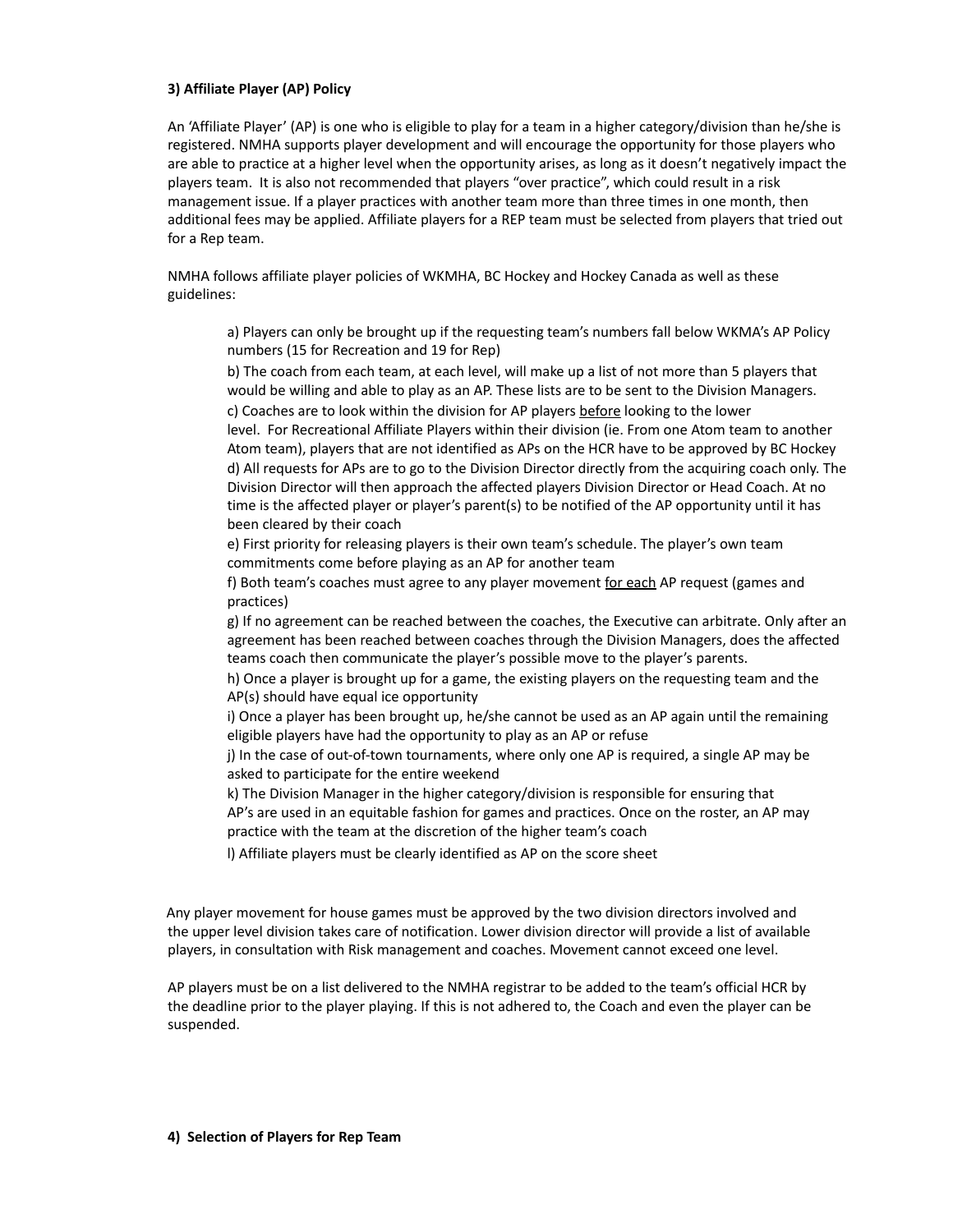Rep try-outs will be held in September. Information on the try-outs will be on the NMHA web-site.

- It is the object of NMHA to provide strong Rep teams every year and, as such, coaches are set to select the strongest players available. In addition, coaches are to encourage players to be devoted to team play, skill development, total effort, sportsmanship, and respect for officials and competitors.
- The Coach or Division Director shall hold a rep-try-out meeting with all parents and players, or send the information via email, to outline what type of team the Coach is attempting to assemble, hockey philosophy, how players will be evaluated, and what drills or games will be used during evaluation. Coaches should consider such things as ability, skill, size, age, self-discipline, dedication to hockey, competitiveness and a desire to win.
- All releases shall be done by the Coach. The Coach shall make available a minimum of three ice sessions. If the coach requires more than 3 ice sessions, they can send a request to the board. Each rep team will be given 3 exhibition games for the season. All ice costs and ref fees will be paid for by NMHA.

The Coach shall explain, in person or by email, to each player, as to why the player is being released, and, offer constructive criticism as to which areas the player must concentrate on in order to improve to a level required for competitive hockey. It is the Coach's responsibility to notify the Division Director as to which players have been released.

- All players shall be selected from the evaluation tryouts process
- All players must be carded through BC Hockey
- No player shall be cut after October 31st unless for disciplinary reasons.
- No Rep team shall exceed 19 players. Minimum is 13.
- Any coach not willing to abide by the rules, will be replaced.

# **J) Code of Conduct Policies**

# **1) Fair Play**

All NMHA player, parents, coaches, team officials and association administrators must sign the Fair Play Code of Conduct forms as a mandatory requirement for participating in NMHA. These forms will be handed out by the team's manager or Division Director. Participation includes playing games, attending games, officiating, coaching and acting in an administrative capacity. No player or coach will be allowed on the ice without this signature.

# **2) Disciplinary Policy**

Failure to comply with the code of conduct outlined in the Fair Play Contracts will result in consequences imposed by NMHA. NMHA takes high risk penalties very seriously and multiple infractions will be reviewed by the discipline committee and further discipline may be taken. NMHA follows the minimum suspension guidelines from WKMHA and BC Hockey. As with all disciplinary action, decisions made by any NMHA official regarding the imposition of consequences can be appealed according to NMHA Constitution and the NMHA Complaints and Appeals Procedures. NMHA follows WKMHA, BC Hockey, and Hockey Canada guidelines for all discipline issues. The Discipline committee will typically consist of the President or Vice President, Division Director and Referee in Chief.

**3) Locker room policy**: See T below. As per BC Hockey policy. No photos or videos to be taken in the dressing room.

#### **K) Accident Insurance**

Mutual aid coverage is the Insurance that the Association purchases through BC Hockey from Hockey Canada for players and volunteers. This SUPLIMENTARY insurance offers coverage for liability and injuries in addition to the players' coverage under their parent's medical to a maximum of \$2,000.00. Any claims must be made within 90 days of the date of the accident. The Claim is then held open for a period of 3 years. A copy of all claim forms must be sent to the NMHA Risk Management Director.

#### **1. Return to Play**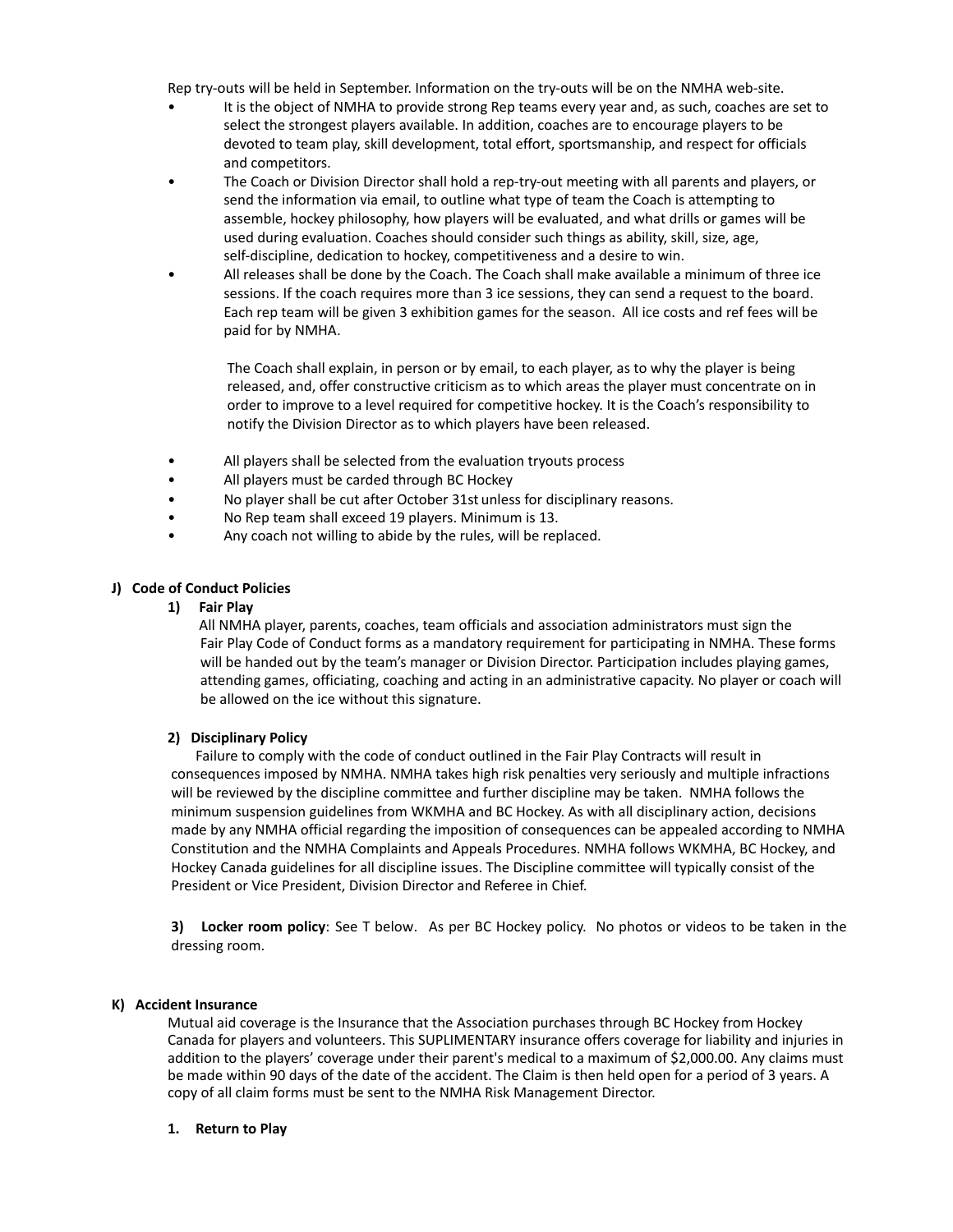Any player that required medical attention due to an injury must acquire a return to play written confirmation from physician. This must be presented to the team Head Coach, Safety Person or manager prior to any participation in any further minor hockey activities. See BC Hockey Policy Manual 1.22.

# **2. Travel outside of BC**

If your team is travelling to the U.S. it is recommended that each player purchase additional insurance. The team is only covered for sanctioned Minor Hockey events. Sanctioned activities consist of team practices and games under the control of the Association or League, or such other activities as authorized by the Society. Any extra activities organized by the team, whether they are extra ice times, dry land training, team travel to destinations outside of B.C. or other such team functions MUST complete and Special Event Sanction request form from Hockey Canada, available on the NMHA website.

NMHA teams are not permitted to participate in a non-sanctioned event. The wearing of any NMHA equipment, including jerseys, is strictly prohibited at such an event. Participation in a non- sanctioned event could result in penalties and suspensions to the team and team officials.

# **L) Tournament Policies and Guidelines**

1) A tournament Chair (Coordinator) must be appointed for each Division Tournament 2) NMHA will give each tournament coordinator \$400.00 to be used for purchasing items for the raffle items/baskets and must be spent at local businesses. Receipts for the entire amount must be submitted to the Tournament Director after the tournament is complete. Tournament chairs are not to solicit local businesses for donations for tournaments.

3) All tournament profits will go to NMHA unless decided otherwise by the current board

# **M) Fundraising Policies and Guidelines**

- 1) Each NMHA player will be required to fulfill the fundraising requirements directed by the current board for each season.
- 2) The sandbag fundraiser is a Rep team fundraiser and is run by NMHA. The Nelson Minor Hockey Sandbag Fundraiser will be split such that 80% of profit in a given season will be split equally to support all Nelson-based Rep Teams for travel costs and 20% of profit goes into an NHMA Championship Fund. The Sandbag Fundraiser account, at the Nelson and District Credit Union, will be used to track the fundraiser's money. All Nelson Rep Teams will split the work and NMHA will appoint a Sandbag Fundraiser coordinator each season (this is not a board position) who will organize the fundraiser. The NMHA fundraising coordinator will work with the sandbag coordinator to ensure the fundraiser is run according to policy. The monies in the Championship fund can be given to Rep teams travelling to Championships as decided by the current board and voted on at a scheduled or 'special' board meeting. The fund may accumulate and be used in future years if current teams do not travel to Championships.
- 3) Team fundraising is separate from the required NMHA fundraising and must run under their own gaming licenses not linked to NMHA.
- 4) Individual team or division fundraising may be done to offset team costs (e.g. tournament registration fees, additional ice time, travel expenses, etc.) but must be discussed at a team parent meeting and be approved by the Fundraising Coordinator prior to conducting any fundraising activities. Initial fundraising plans must be submitted by October 30<sup>th</sup>.
- 5) Team/Division fundraising may include applying for their own Gaming License to run 50/50 draws for regular season home games. Managers will apply for the license for their team.
- 6) Special Event Sanctions through BC Hockey are to be applied for as required for team/division fundraising activities.
- 7) NMHA tournaments are our major fundraiser and as such all divisions must host a tournament and participate fully in running the tournament which will include, but is not limited to, running a 50/50, selling of programs and a raffle table.
- 8) The Scotiabank team sponsorship of \$1000 will go to the Atom group each year. If there is more than one team, the sponsorship will be split equally for all teams.
- 9) ALL teams must open a bank account. This ensures transparency for all money for the team. Team finances should be reported to the team on a regular basis.

# **N) Equipment and Jerseys**

1) NMHA will collect a \$100 jersey deposit from all players in U13 and up. The deposit will be refunded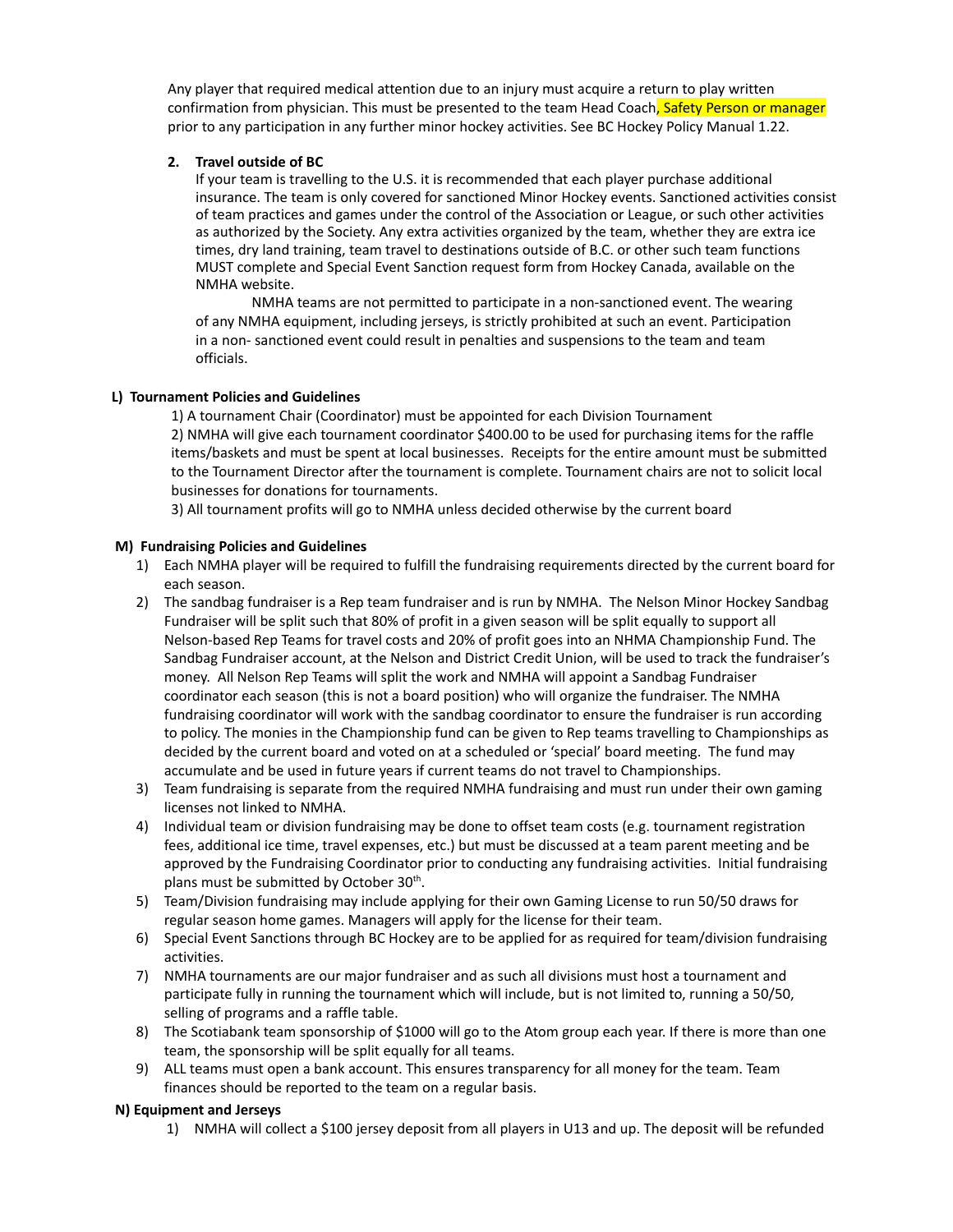at the end of each season unless the jersey is not returned or is returned in poor condition unusual of regular wear and tear. Jerseys are supplied to U7, U9 and U11 each season.

- 2) All novice teams are to keep the goalie gear in the equipment room at the arena.
- 3) Jerseys from Atom and up are to be worn during games only. Not for practices.
- 4) All jerseys or equipment with blood on it must be completely cleaned prior to returning to participation.

#### **O) Electronic Voting**

A vote by written resolution (through e-mail voting) may be called if required in order to deal with a matter outside of a regularly scheduled executive meeting, at the determination of the President or Vice President. The items in question, in the view of the President or the Vice President, should not be controversial and do not require extensive background and explanation. A resolution approved by electronic mail ballot shall have the same force and effect as if passed at a regularly constituted meeting of the executive. The regulations for e-mail votes are as follows:

a. The e-mail motion will be sent to all voting executive members.

b. Decisions by e-mail votes shall require three quarters (75%) return of responses and two thirds (66.6%) majority of those voting. Abstentions will be counted in the determination of response rate but are not counted as votes cast.

c. A minimum of three business days from the date of e-mailing shall be allowed to complete the poll.

d. Decisions made by the executive by e-mail are deemed valid and approved. Results will be announced by e-mail and documented by the Secretary.

- e. Motions requiring a secret ballot will not be approved by e-mail balloting
- f. Motions regarding finances must be done at board meetings, not by electronic voting

#### **P) Ice Utilization**

Any team that does not utilize a dedicated ice slot for practice or a game, must notify their Division Director a minimum of 72 hours prior, who will contact the Ice Scheduler. Failure to follow this protocol will result in a direct billing to the offending team responsible for the cancellation.

#### **Q) NMHA Scholarships**

NMHA will offer two - \$300 scholarships each season. The board will agree on requirements for any eligible applicants. All eligible applicants must have been a NMHA registrant and must present proof of post-secondary enrollment and payment to receive their scholarship money.

#### **R) Exhibition Games**

NMHA will pay for ice and referee costs for 3 exhibition games for each team. This will be reviewed annually by the board depending on finances. Ice for exhibition games must be booked through your Division Director. Once the ice scheduler confirms ice availability, the exhibition game will be posted on the NMHA schedule.

#### **S) Dispute Resolution Policy**

Allow 24 hours after an incident occurs before discussing the concerns.

If the Complainant still has an issue or concern that needs to be addressed beyond the 24-hour period, it is strongly encouraged that the Complainant first meet with the person that the complaint is about and the Division Director in an attempt to resolve the issue. The Division Director, acting in the role of mediator, will bring the parties together to promote dialogue and to facilitate a resolution of the complaint. If the Complainant is not satisfied with the outcome of the informal meeting described above, the Complainant may submit a formal written complaint to the NMHA President and a meeting will be arranged with the Dispute Resolution Committee.

Dispute Resolution Committee **-** A committee of three executive members shall be put in place by NMHA who review and evaluate complaints that are raised by the complainant. Should any member be unable to